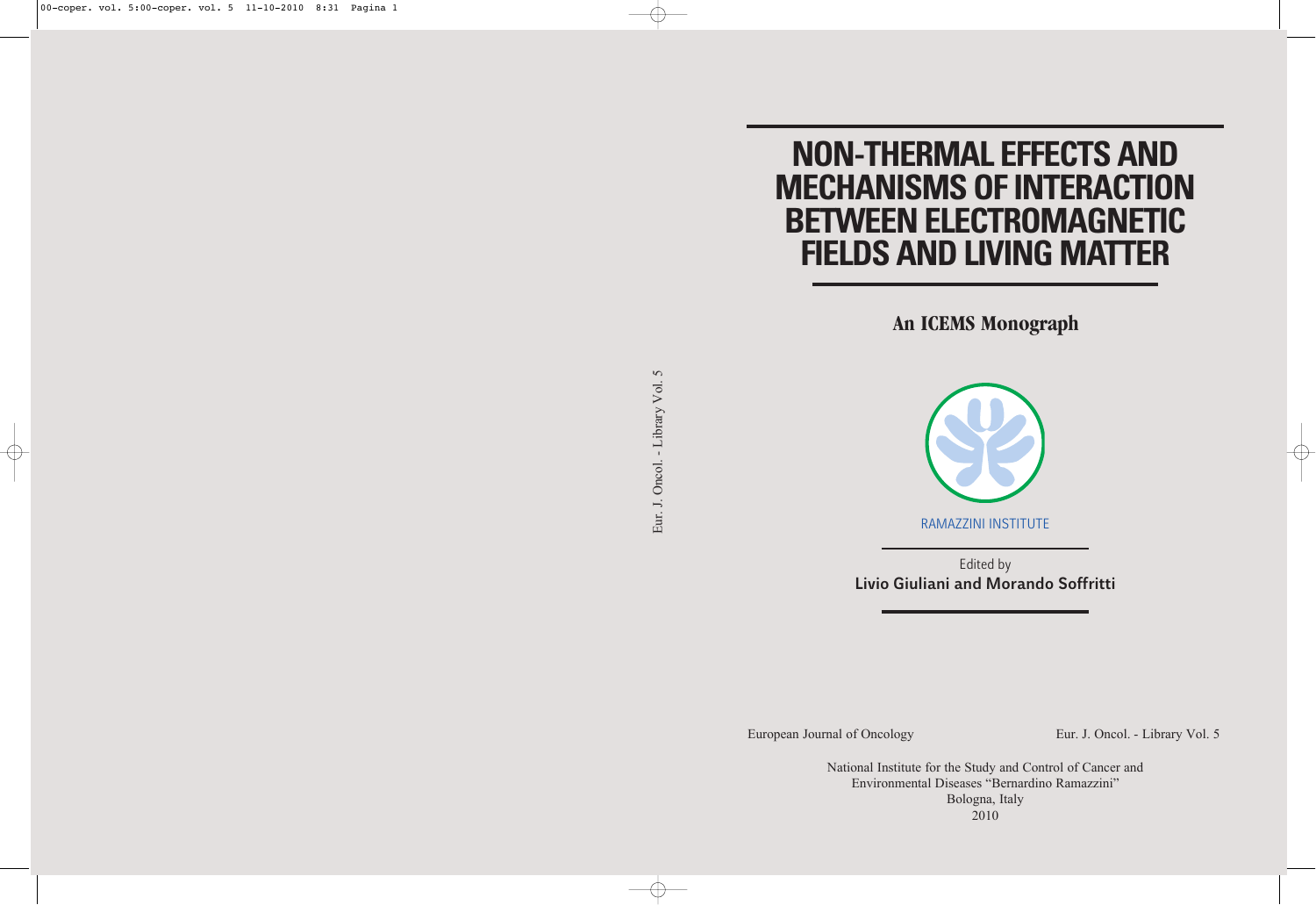

#### RAMAZZINI INSTITUTE

#### **SPONSORS**



International Commission for Electromagnetic Safety



National Institute for the Study and Control of Cancer and Environmental Diseases "Bernardino Ramazzini"

*This work is subject to copyright. All rights are reserved, whether the whole or part of the material is concerned, specifically the rights of translation, reprinting, re-use of illustrations, recitation, broadcasting, reproduction on microfilms or in other ways, and storage in data banks. Duplication of this publication or parts thereof is only permitted under the provisions of the Italian Copyright Law in its current version and permission for use must always be obtained from Mattioli. Violations are liable for prosecution under the Italian Copyright Law.*

*The use of registered names, trademarks, etc. in this publication does not imply, even in the absence of a specific statement, that such names are expempt from the relevant protective laws and regulations and therefore free for general use.*

*Product liability: the publishers cannot guarantee the accuracy of any information about dosage and application contained in this book. In every individual case the user must check such information by consulting the relevant literature.*

isbn 978-88-6261-166-4

pubblicazione FIDENZA 2010

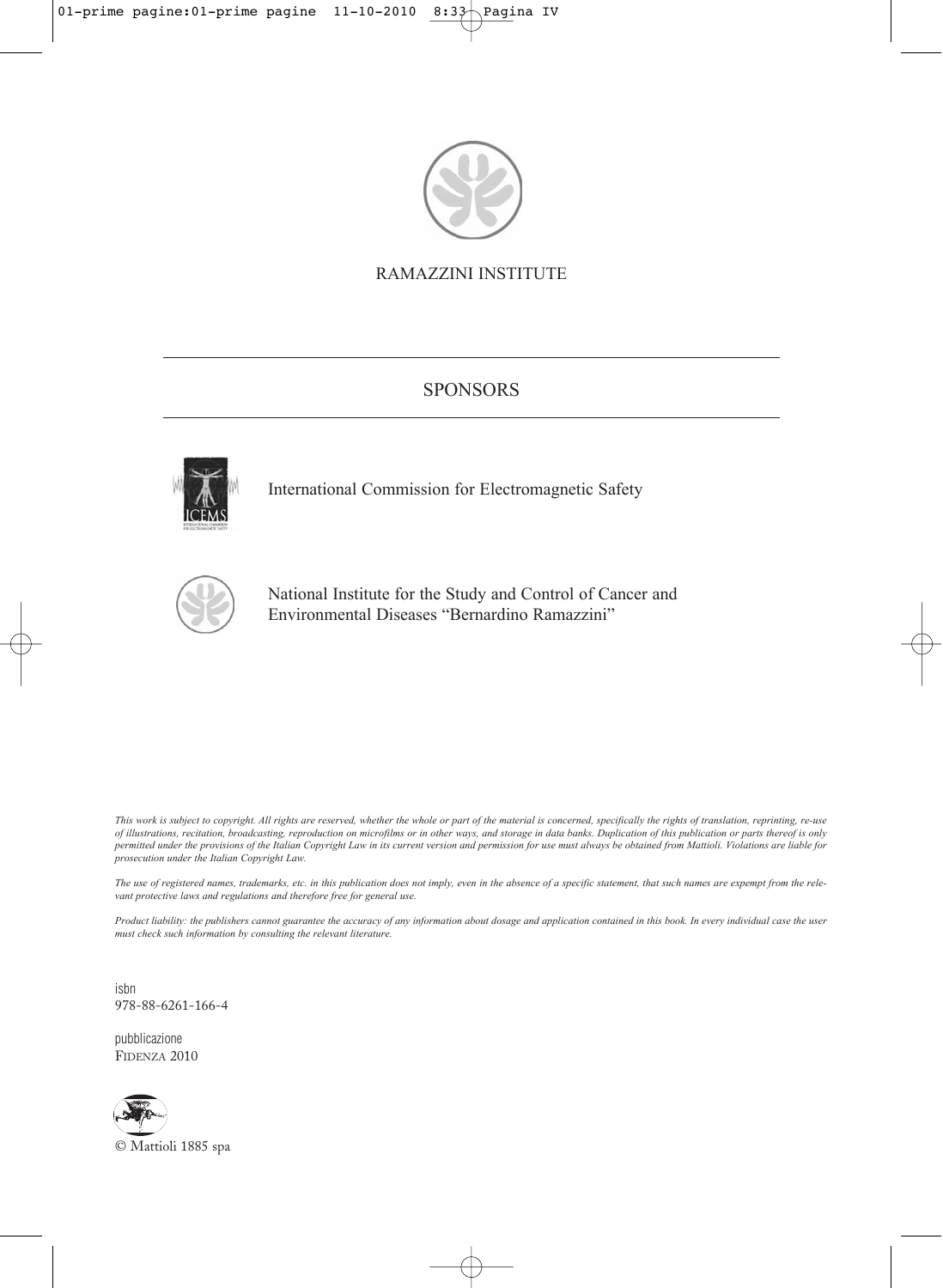### **CONTENTS**

| Preface<br>M. Soffritti                                                                                                                                                                                         | VII          |
|-----------------------------------------------------------------------------------------------------------------------------------------------------------------------------------------------------------------|--------------|
| Why investigate the non thermal mechanisms and effects of electromagnetic<br>fields on living systems? An introduction<br>L. Giuliani                                                                           | IX           |
| <b>SECTION A. BIOPHYSICAL MECHANISMS</b>                                                                                                                                                                        |              |
| On mechanism of combined extremely weak magnetic field action<br>on aqueous solution of amino acid<br>M. Zhadin                                                                                                 | $\mathbf{1}$ |
| Coherence in water and the $kT$ problem in living matter<br>E. Del Giudice, L. Giuliani                                                                                                                         | 7            |
| Water structures and effects of electric and magnetic fields<br>S. Tigrek, F. Barnes                                                                                                                            | 25           |
| Weak low-frequency electromagnetic fields are biologically interactive<br>A.R. Liboff                                                                                                                           | 51           |
| Oxidative stress-induced biological damage by low-level EMFs:<br>mechanisms of free radical pair electron spin-polarization and<br>biochemical amplification<br>C.D. Georgiou                                   | 63           |
| <b>SECTION B. CELLULAR MECHANISMS AND TISSUES EFFECTS</b>                                                                                                                                                       |              |
| Effect of extremely low electromagnetic frequency on ion channels,<br>actin distribution and cells differentiation<br>M. Ledda, S. Grimaldi, A. Lisi, E. D'Emilia, L. Giuliani                                  | 115          |
| Genotoxic properties of extremely low frequency electromagnetic fields<br>I. Udroiu, L. Giuliani, L.A. Ieradi                                                                                                   | 123          |
| Extremely-low frequency magnetic field modulates differentiation<br>and maturation of human and rat primary and multipotent stem cells<br>M. Ledda, F. De Carlo, E. D'Emilia, L. Giuliani, S. Grimaldi, A. Lisi | 135          |
| Immunotropic effects of low-level microwave exposure in vitro<br>W. Stankiewicz, M.P. Dąbrowski, E. Sobiczewska, S. Szmigielski                                                                                 | 149          |
| Cellular enzymatic activity and free radical formation in various tissues<br>under static and ELF electric and magnetic field exposure<br>N. Seyhan, A.G. Canseven, G. Guler, A. Tomruk, A. Fırlarer            | 157          |
| Polarizability of normal and cancerous tissues, a Radiofrequency<br>Nonlinear Resonance Interaction non invasive diagnostic Bioscanner<br><b>Trimprob detector</b><br>C. Vedruccio                              | 177          |
| Dependence of non-thermal biological effects of microwaves on physical<br>and biological variables: implications for reproducibility and safety standards<br>I.Y. Belyaev                                       | 187          |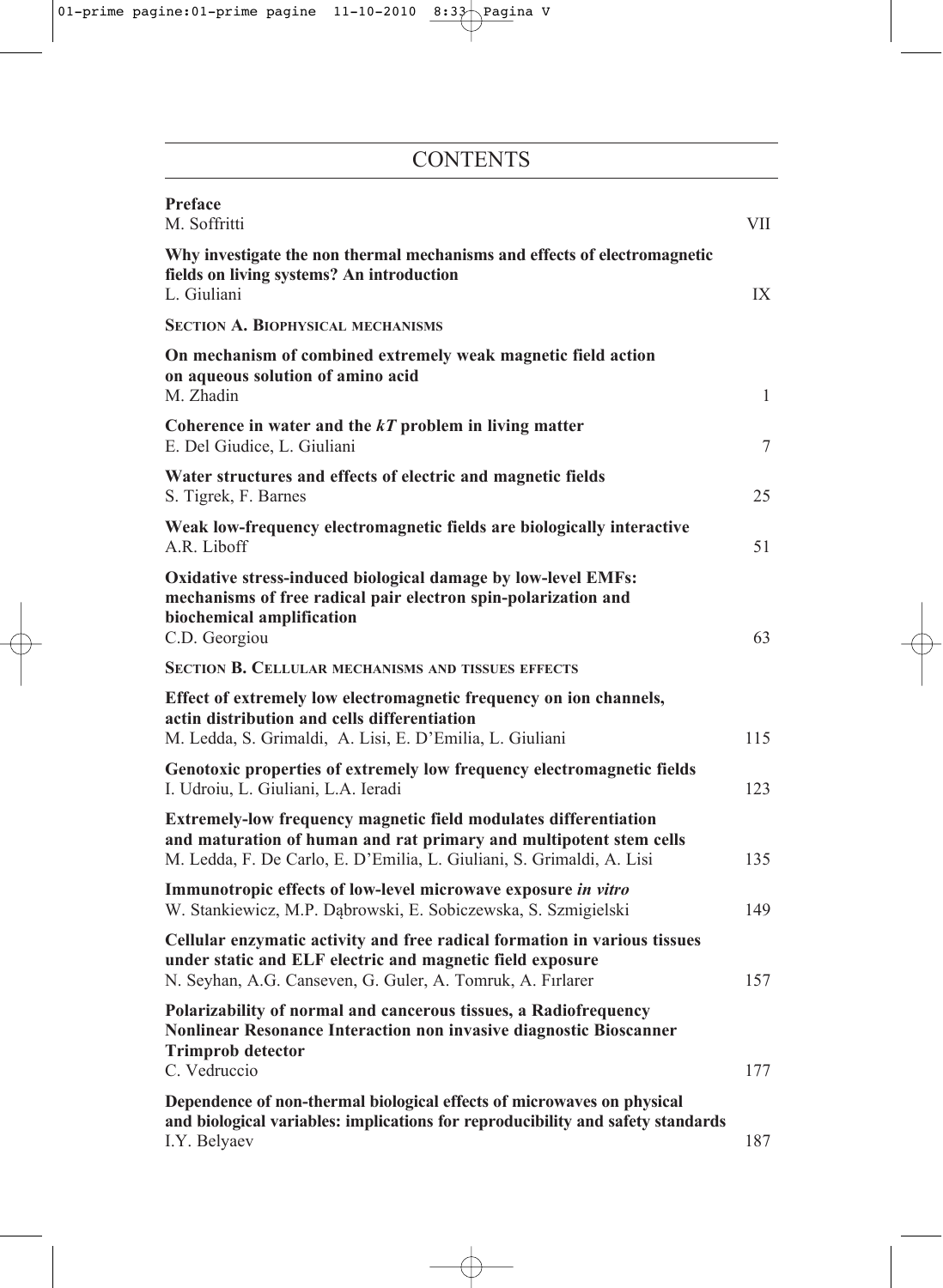#### **SECTION C. IN VIVO EFFECTS**

| Mega-experiments on the carcinogenicity of Extremely Low Frequency<br>Magnetic Fields (ELFMF) on Sprague-Dawley rats exposed from<br>fetal life until spontaneous death: plan of the project and early results<br>on mammary carcinogenesis<br>M. Soffritti, F. Belpoggi, M. Lauriola, E. Tibaldi, F. Manservisi,<br>D. Accurso, D. Chiozzotto, L. Giuliani | 219 |
|-------------------------------------------------------------------------------------------------------------------------------------------------------------------------------------------------------------------------------------------------------------------------------------------------------------------------------------------------------------|-----|
| The weak combined magnetic fields induce the reduction of brain<br>amyloid-β level in two animal models of Alzheimer's disease<br>N.V. Bobkova, V.V. Novikov, N.I. Medvinskaya, I.Y. Aleksandrova,<br>I.V. Nesterova, E.E. Fesenko                                                                                                                          | 235 |
| Delayed maturation of Xenopus laevis (Daudin) tadpoles exposed to a<br>weak ELF magnetic field: sensitivity to small variations of magnetic<br>flux density                                                                                                                                                                                                 |     |
| M. Severini, L. Bosco                                                                                                                                                                                                                                                                                                                                       | 247 |
| Is cognitive function affected by mobile phone radiation exposure?<br>A.F. Fragopoulou, L.H. Margaritis                                                                                                                                                                                                                                                     | 261 |
| Provocation study using heart rate variability shows microwave<br>radiation from DECT phone affects autonomic nervous system<br>M. Havas, J. Marrongelle, B. Pollner, E. Kelley, C.R.G. Rees, L. Tully                                                                                                                                                      | 273 |
| Comparative assessment of models of electromagnetic absorption<br>of the head for children and adults indicates the need for policy changes<br>Y.-Y. Han, O.P. Ghandi, A. DeSalles, R.B. Herberman, D.L. Davis                                                                                                                                              | 301 |
| Investigation on blood-brain barrier permeability and collagen synthesis<br>under radiofrequency radiation exposure and SAR simulations of adult<br>and child head<br>N. Seyhan, G. Guler, A. Canseven, B. Sirav, E. Ozgur, M.Z. Tuysuz                                                                                                                     | 319 |
| Effects of microwave radiation upon the mammalian blood-brain barrier<br>L.G. Salford, H. Nittby, A. Brun, J. Eberhardt, L. Malmgren, B.R.R. Persson                                                                                                                                                                                                        | 333 |
| <b>SECTION D. EPIDEMIOLOGY</b>                                                                                                                                                                                                                                                                                                                              |     |
| Carcinogenic risks in workers exposed to radiofrequency and microwave<br>radiation                                                                                                                                                                                                                                                                          |     |
| S. Szmigielski                                                                                                                                                                                                                                                                                                                                              | 357 |
| Wireless phone use and brain tumour risk<br>L. Hardell                                                                                                                                                                                                                                                                                                      | 363 |
| Occupational EMF exposure measurements in different work<br>environments                                                                                                                                                                                                                                                                                    |     |
| N. Seyhan, A. Fırlarer, A.G. Canseven, S. Özden, S. Tepe Çam                                                                                                                                                                                                                                                                                                | 379 |
| Exposure to electromagnetic fields and human reproduction:<br>the epidemiologic evidence<br>I. Figà-Talamanca, P. Nardone, C. Giliberti                                                                                                                                                                                                                     | 387 |
|                                                                                                                                                                                                                                                                                                                                                             |     |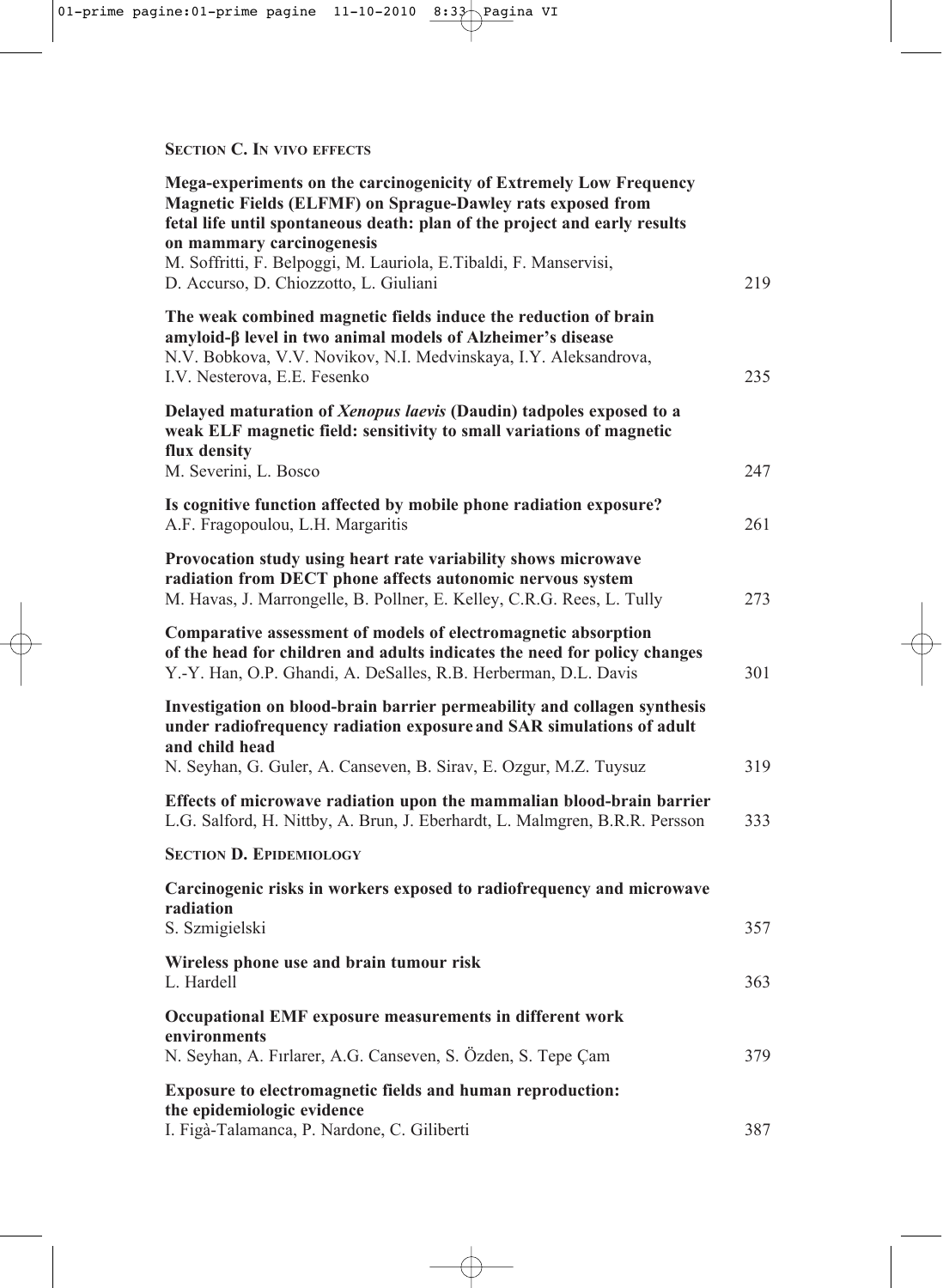## **Polarizability of normal and cancerous tissues, a radiofrequency nonlinear resonance interaction non invasive diagnostic Bioscanner Trimprob detector**

Clarbruno Vedruccio COMSUBIN, Ufficio Studi, Italian Navy, La Spezia, Italy.

#### **Abstract**

**The spectrum analysis of low level E.M.F. Non-Linear Resonance Interactions (NLRI) between biological tissues and the signals emitted on three sharp frequency windows by a 'bioscanner' Trimprob, as available in literature, could be used to investigate suspected cases of disease and cancer. The paper is focused to review the scientific literature that spreads the possibility of the cancer detection by means of low level radio frequency oscillations and to explain the experimental approach necessary to deeply understand the Trimprob technology. The system is based on a non-linear radiofrequency oscillator working on 462 MHz plus the harmonics. The diseased biologic tissues, suspected of cancer, are irradiated in the oscillator " near-field" while a spectrum analyzer placed outside of the near field detects the oscillator interaction frequency lines with the tissues. The technology is provided whith a very high dynamic range, that is evidenced by means of a deep depression, at the resonance, of the interested frequency line in order of 20 or more decibel (dB). When a resonance approaches, the resultant effect is quite similar to the Grid-dip meter technology, well known by radio communications and radar engineers, and that is still used to investigate the resonance of passive L/C radiofrequency oscillators as well as the new RFID (Radio Frequency Identification) widely used in the industry. The NLRI provides a selective structural characterisation, like a sort of 'electronic biopsy' response of biologic tissues in support of modern diagnostic imaging techniques. Further to existing literature describing methods for cancer detection by means of electromagnetic fields, the paper shows this innovative "in vivo" medical diagnostic equipment applications.**

*Key words:* **Bioscanner, Trimprob, N.L.R.I. (Non Linear Resonance Interaction), cancer diagnosis, electromagnetism, electronic biopsy**

Address: Clarbruno Vedruccio, COMSUBIN, Ufficio Studi, Italian Navy, La Spezia, Italy E-mail: clarbruno@tin.it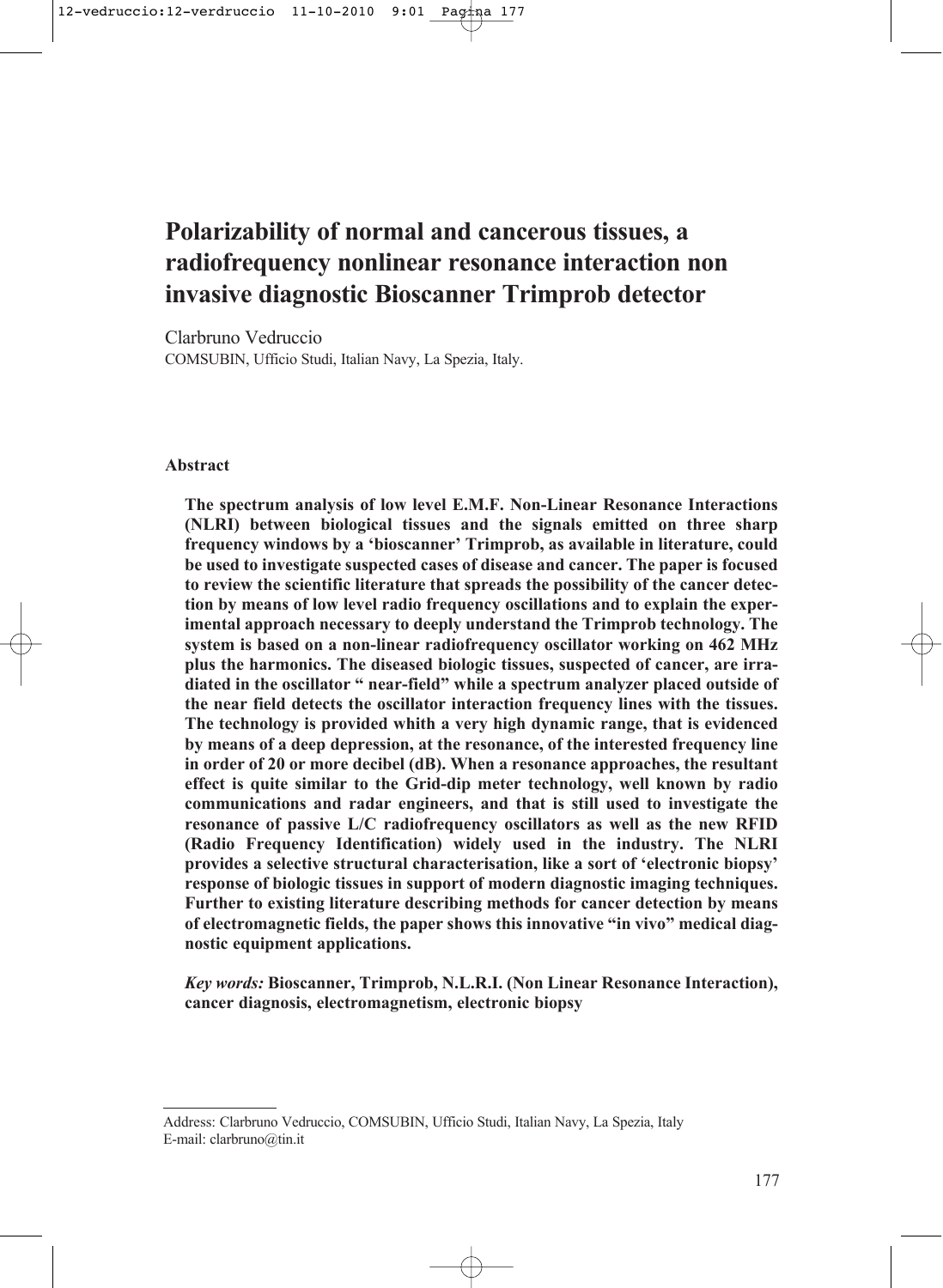#### **Review of scientific literature**

In the past century, a great number of researchers have given their contribution to the study of the interactions between biological matter and electromagnetic fields. Many investigated the dielectric properties of living matter. Some others analyzed the differences between a cancerous agglomerate of cells and homogenous or 'normal' tissues. The period between the First and the Second World War spanned the early days of radio and electronics: vacuum tubes were the radio frequency oscillation generators, the spectrum ranged between a few kHz and 15 MHz. Measurements on biological materials were based on resistivity or impedance and instruments such as the Wheatstone bridge. After the second world conflict, investigations on biological materials were extended into the microwave bands<sup>1</sup>.

Among the pioneers in this field, there were H. Fricke<sup>2</sup> and S. Morse<sup>3</sup>. In 1926, in their paper entitled "*The electric capacity of tumors of the breast*", they reported that "*malignant tumors have a greater polarizability than normal breast tissues or benign tumors*". They carried out their experiments at low frequencies around 20 kHz. Tissues were cut into small blocks and placed in a conductivity cell for measurement. They claimed that measurements performed on tissues from locations other than the breast convinced them that the method was of general applicability and that in some cases the "*measurements may be made directly on the patient*". Following the publication of these results, Fricke published a paper in which he declared that "*It seems probable that the measurement of the capacity may provide a very practical method for diagnosing the malignancy of a tumor.*" These experiences are of a great importance to explain and clarify some aspects that arises in the common use of the Bioscanner/Trimprob device, and it is extremely interesting to read this paper in which the authors wrote: "*While the resistance of biologic tissues has been studied by many investigators, little attention has been directed to their capacity".* The term "capacity" is to be associated to the well known property of the tissues which is usually called its "polarization". Theoretically we assume two type of electric capacity, the first is the "static capacity" that is independent to the frequency of the alternating current, the second is the "polarization" type that depends upon the interphases in the tissues and suggest that capacity might have a considerable biologic significance. The "polarization" capacity is related to the alternating current applied or irradiated to the tissue under test. In their paper, Fricke and Morse claim: It has been a constant surprise to find that *the capacity of malignant tumors of the breast is so consistently larger than that of normal tissues in the same location or of benign tumors as to make its estimation in any individual case clearly of diagnostic value.*

As above reported, these aspects are important to clarify the mechanism of the *non linear resonance interaction* applied to the diagnosis by means of this technology. It is known by the users, that the Trimprob works on three frequencies, and that the first is 462 MHz , while the others are the harmonics of the first ones.

Despite the frequency used for the analysis, but in accordance with the Fricke and Morse paper, the tissue capacity values have to be higher for the malignant tumors, lower for benign and much lower for healthy ones. The measured values are also greatly different in the order of four times greater for malignancy than for healthy tissues. In other words, we have to expect that a malignant cells agglomerate, that it is characterized by a high capacity, must have a non linear resonance interaction on the lower frequency of the harmonically related group emitted by the Bioscanner/Trimprob.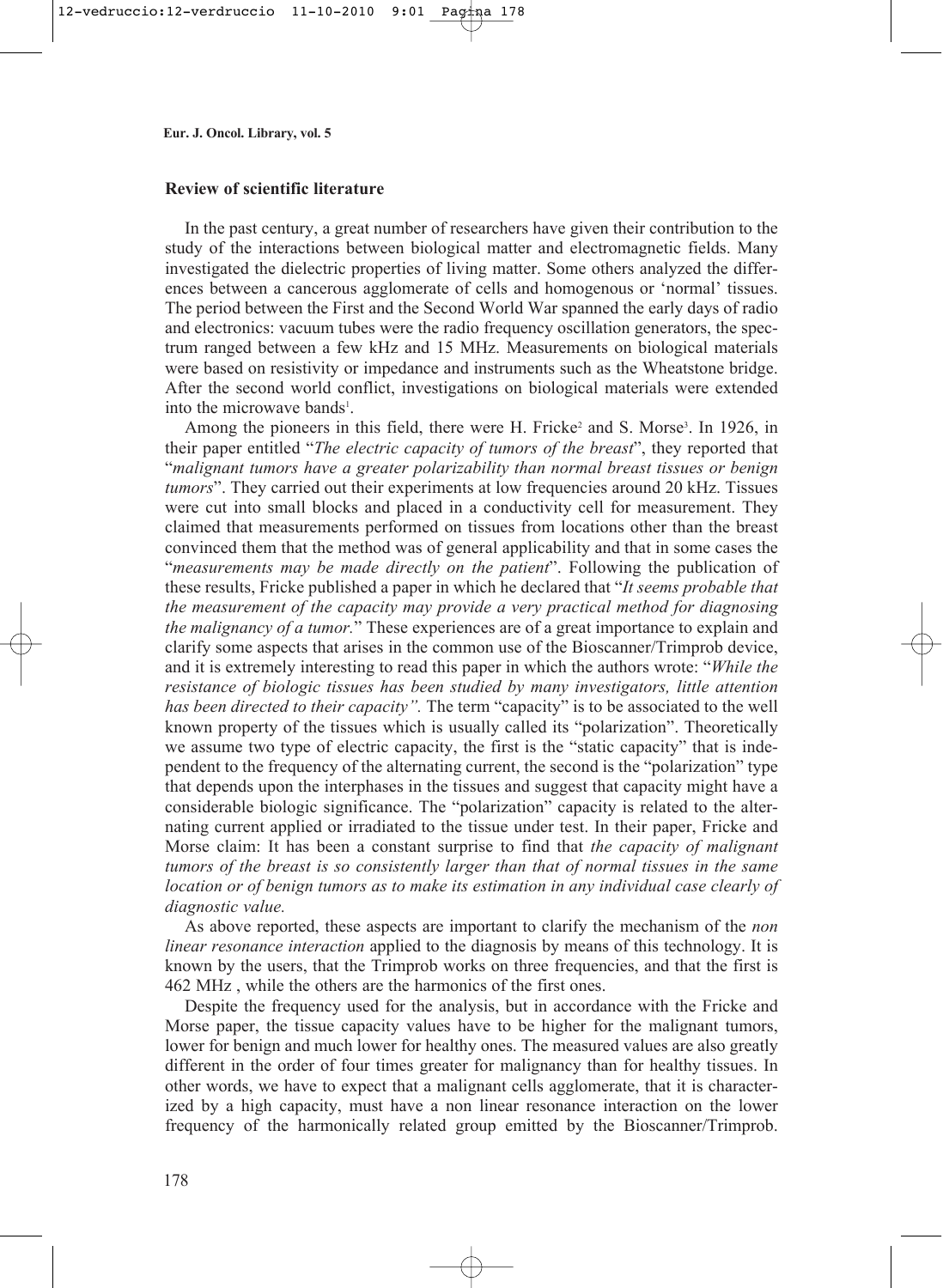Differently, the benign pathologies, like benign prostate hypertrophy or breast fibromas, will not have the same capacity than a malignant tumor and of course, the non linear resonance interaction could be detected on a higher frequency.

#### **Materials and Methods**

The main feature of Trimprob apparatus is a cylindrical probe shown in fig. 1, within which a resonant cavity incorporates a transmission line tuned to the frequency of oscillation which is in the 65 cm wavelength band (462 MHz).

At the open end of this line there is a semiconductor with non-linear characteristics, which is activated by a nanosecond electromagnetic pulse. This transient provides an injection of electromagnetic energy into the tuned line, which performs a damped oscillation. This particular tunable amplifier-oscillator represents the core of the Trimprob diagnostic device. It possesses lock-in or synchronization characteristics and, because of its particular construction, it produces a harmonically related group of coherent electromagnetic waves. These oscillations are radiated as a beam through the "beam window" of the oscillator dome at the end of the probe, where it has been geometrically focused, and the beam is used to irradiate the diseased tissues.

The working principle can be explained by considering the equivalent circuit diagram of figure 2. The left part stands for the probe and the right part for the tested biological tissue, while the coupling is represented by (virtual) interrupted lines. Inside the probe, the transistor T activates an electric circuit, which has a natural frequency of oscillation f1 that is determined by self and capacity of this circuit. The current I passing through T is a *non-linear* function of the potential difference V. Actually,  $I = -aV + bV^2 + gV^3$ , where *a* defines a "negative resistance". It results from a positive feedback, mediated by magnetic coupling with the self of the first circuit. This non-linear system produces stationary oscillations of well-defined amplitude, but when the probe is brought close to the tested biological tissue, it becomes an "active oscillator" that interacts with a "passive oscillator".



**Fig. 1.** The Trimprob equipment is composed by the Bioscanner probe and a computer based spectrum analyzer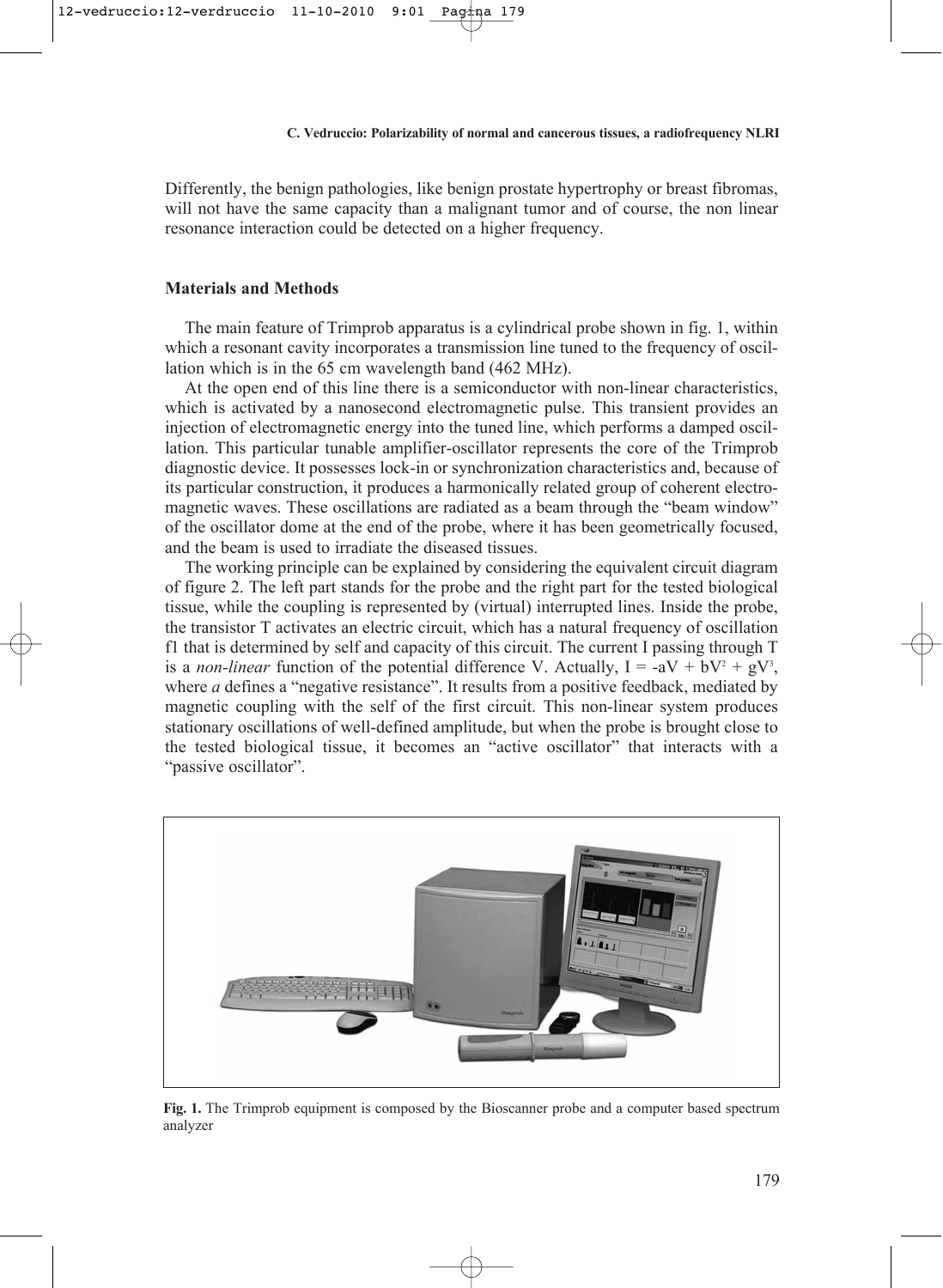

**Fig. 2.** Coupled active and passive oscillators equivalent electric circuit

Although the irradiated biological system contains various subsystems that could be set in forced oscillations, their mutual interactions are negligible. It is therefore sufficient to consider the effects of the active oscillator on one particular passive oscillator of given resonance frequency  $f_2$ . We can even imagine a circuit, where the self and capacity determine the frequency  $f_2$ , while the resistance R defines energy absorption. The probe acts there like an "open capacity" and the tested biological tissue is subjected to the resulting electric field. This type of coupling is unusual. It involves a capacity C that increases when the probe approaches the tested tissue. Since this capacity facilitates the passage of high frequency currents, we can call this a *dynamic coupling*. All these features are taken into account by *two coupled differential equations*, describing the possible variations of the potential differences V and U. The detailed mathematical treatment is available on internet<sup>1</sup>, but the basic ideas can be expressed in simple terms. Let us consider the particular case where the active oscillator is unperturbed  $(C = 0)$ . The equation for V reduces then to the well-known *Van der Pol* equation, initially introduced to account for the possible actions of a triode. Even when the amplification coefficient *a* is very small, the rest-state  $(V = 0)$  will be unstable. The slightest perturbation will be amplified and the capacity will accumulate charges, but when they increase, there will be also a greater tendency towards discharging. The system will end up with a stationary harmonic oscillation of frequency f1 and given amplitude for the potential difference V. For larger values of *a*, higher *harmonics* will appear, since the equation for V contains terms that vary like  $V^2$  and  $V^3$ . This remains true when the active oscillator is coupled to a passive oscillator.

We can thus adopt a solution for V that accounts for the existence of oscillations at a fundamental frequency f and its harmonics, 2f and 3f. The value of f, as well as the amplitudes and phase factors of all these components can only be specified, when we take into account the fact that V produces forced oscillations for U and that this has an effects on V, because of C. The result can be summarized in the following way: the active oscillator is able to "feel" what happens inside the tested biological tissue, since *it has to transfer energy* to the passive oscillator to produce forced oscillations of the hidden entities. The active oscillator is also able to "tell" us how the passive oscillator is responding, since the amplitude of its own oscillations is strongly reduced when there is a large energy transfer. This is revealed, indeed, by a reduction of the amplitude of the emitted wave, displayed on the screen of the spectrum analyzer. The mathematical treat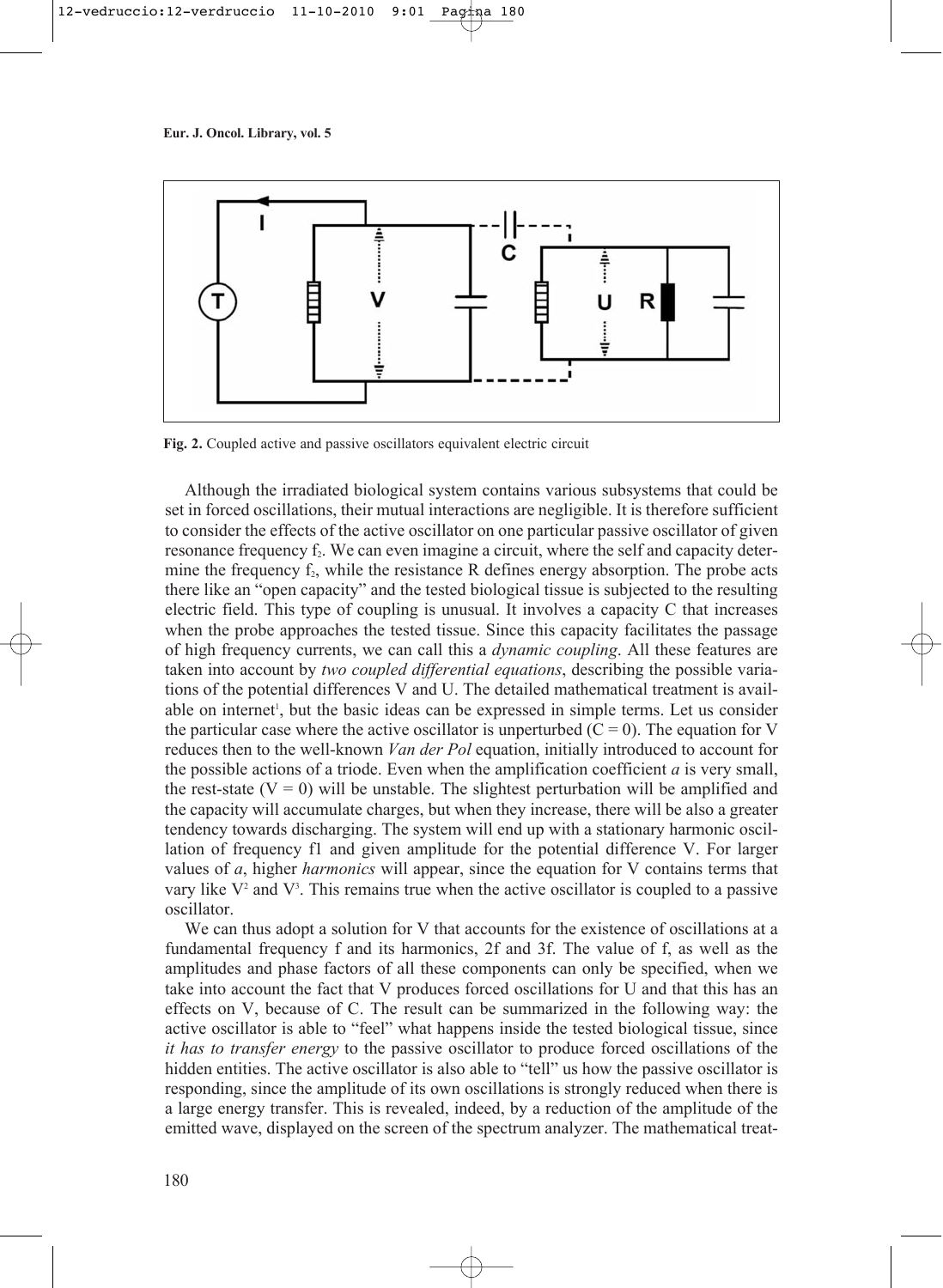ment reveals that the active oscillator draws more energy from the batteries when resonance is achieved, but its own energy is reduced, as if it had to make a "big effort". This mechanism is the essence of the *non-linear resonance interaction*<sup>1, 4, 5</sup>.

Although the values of  $f_1$  and  $f_2$  are fixed, it is possible to achieve, or at least to approach, *ideal resonance* where the "dip" of a given spectral line is strongest, by changing the value of C through a modification of the distance between the probe and the tested tissue. The first spectral line is very sensitive to the existence of a resonance, when the negative resistance *a* is small, but a higher value will allow for a simultaneous search of resonance phenomena at the fundamental frequency f and its harmonics 2f, 3f, etc.

The effect of this interaction is easily detectable by means of a spectrum analyzer feed by a small antenna. At the resonance, on one or more of the spectral lines, two effects are detectable: the first is related to the transfer of an amount of radiofrequency from the generator probe to the diseased tissue, that absorbs a part of the signal on the proper frequency line (dynamic resonance), while the second effect it is related to the deformation of the electromagnetic pattern emitted by the probe, due to the interaction with a resonating diseased tissue, that produces in the "near field" a sort of parasitic resonating element able to deflect the waves in other spatial directions, in the same way that beam antennas for radio communications works.

The subject under test must be further from the probe than the "near field", and the same applies to the spectrum analyzer, which is a part of the system. Using this arrangement, it is possible to observe an effect that appears as absorption of one or more of the spectral lines radiated by the scanner. This is observed on the spectrum analyzer display, that transforms the received signal into a Fast Fourier Transform (FFT). These lines are specifically tuned to the types of tissues to be investigated. At the moment, three spectral lines are used: the first, corresponding to the wavelength, responds specifically to highly anisotropic states like micro-agglomerates of cancer cells; the second line responds to parenchyma (soft tissues) diseases; the third line responds to anomalies of the lymph and vascular system.

The interaction between a non-linear active oscillator and an ordinary (linear) passive oscillator leads to the peculiar phenomenon of "non-linear resonance interaction". A similar behavior is known as a *grid-dip meter* (g.d.m.). Initially, it contained a triode<sup>6</sup> that was associated with an oscillating circuit in such a way that it delivered a stationary oscillation at *one* particular, easily tunable frequency. The tunable active oscillator could be coupled by *magnetic induction* with another oscillating circuit, containing a real coil. When such a grid-dip meter is tuned, so that its natural frequency is identical to the natural frequency of the passive oscillator, there will be a resonance. Since the active oscillator is transferring energy to the passive oscillator, the oscillating current passing through the coil of the active oscillator is reduced, and an ammeter, included in the grid circuit, will indicate this effect. At resonance, there appears a "grid-dip", but to avoid ambiguities, the active generator should produce no harmonics. When a spectrum analyzer is used to monitor the near field and primarily the far field emitted by the g.d.m. coil in the free space, while interacting with a tuned for resonance, passive L/C simple circuit, we can observe some interesting not commonly investigated effects.

Fig. 3A and 3B shown the necessary setup for this experiment: A Millen mod. 90651- A g.d.m. placed on a laboratory wooden table near a passive oscillator composed by an U shaped coil paralleled by a 30 pf variable air spaced capacitor. The circuit is tunable in frequency around the 140-170 MHz band, that was used to facilitate the passive circuit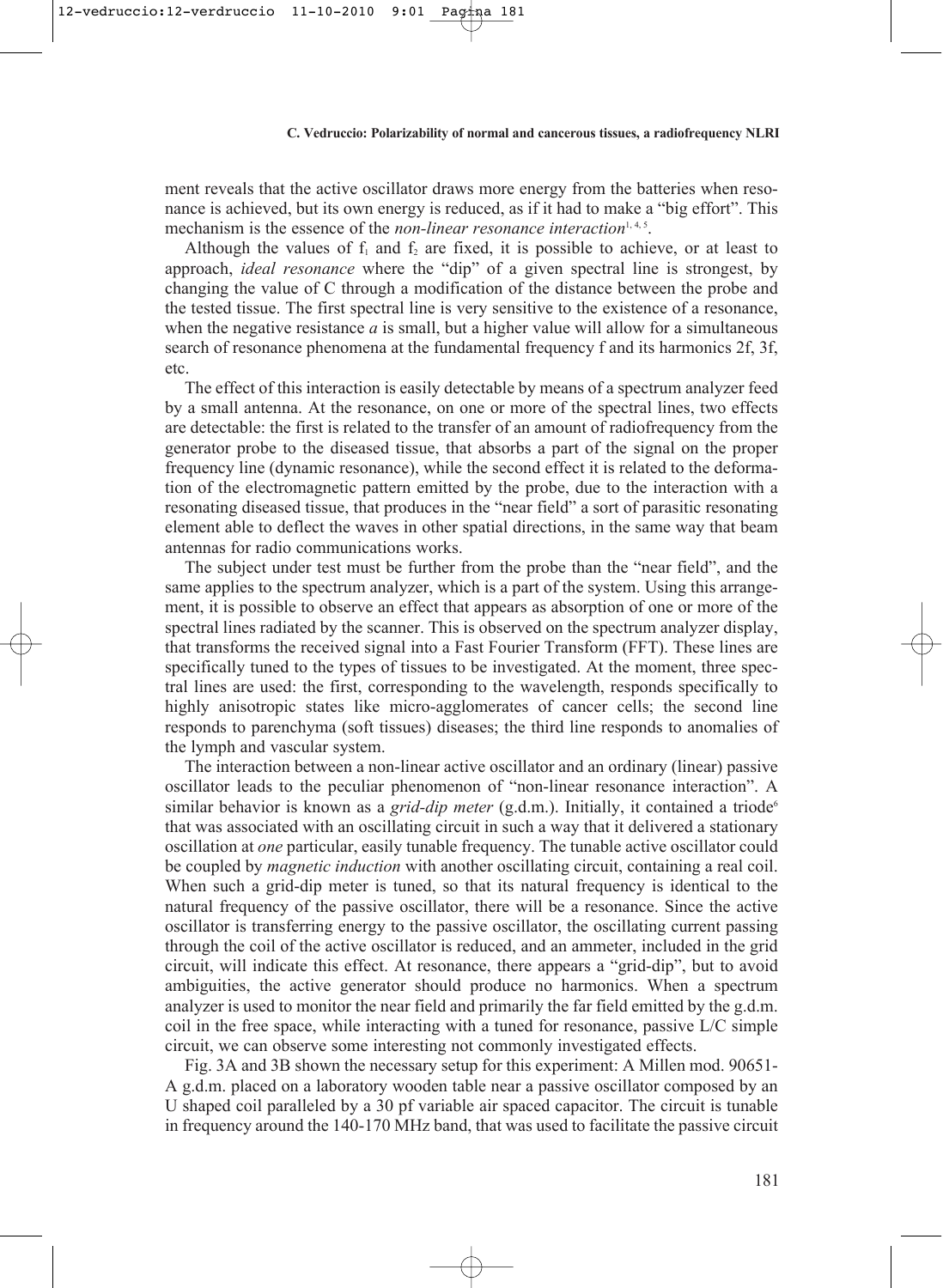



**Fig. 3.** A) Experimental asset. The far-field spectrum analyzer is placed on the table about 50 cm. far from the g.d.m and the passive oscillator. A small antenna picks up the r.f. field. The author right hand is moving the L/C oscillator tuning to achieve a resonance with the grid dip meter: when the resonance is achieved, the spectral line on the display is immediately depressed (B)

realization as well as a proper coupling with the g.d.m. The passive oscillator U coil is placed in the near field of the g.d.m. test coil. At a distance of at least 50 cm, just outside the near field, another portable spectrum analyzer with a 1/8 wavelength rod antenna picks up the g.d.m. far field.

A slight tune of the g.d.m., to achieve the resonance with the passive circuit, is evidenced by a sharp dip of the ammeter current. This common and known effect represents the normal use of the instrument. At the same time, the far field received by the spectrum analyzer antenna shows a strong dip of the corresponding frequency line as evidenced in figs. 4-5;

The spectral line will drop the amplitude more than 20 decibel and could be in the order of 30 or more dB. In other words the frequency line will disappear from the display. Instead the near field detection will show a little attenuation of the spectral line in the order of few dB. This far field monitoring, to display the waves propagation of a passive oscillator interacting with an active one, was not previously reported in literature and represents the basis of the Trimprob operations.

The use of a g.d.m. not consent the cancer or other disease detection but it is used, scaled in frequency, for field modeling purposes and for other experiments and laboratory measurements, cause the magnetic coupling of the oscillators, although the propagation of the involved radiofrequency field is the same of the diagnostic device, that is not easily influenced by magnetic-coupled passive oscillators.

The EM cancer detector is different, since it allows for an *electric* and no magnetic coupling, by means of a quarter wavelength antenna, activating charged particles inside biological tissues or other polarizable materials. Moreover, there are *harmonics,* that the spectrum analyzer allows for a distinction of possible resonance effects for anyone of the frequency components and could be considered like a sort of *'electric field capacity coupled grid dip meter*' provided of a far field detection. Both g.d.m. and Trimprob, are provided of synchronization capabilities<sup>1</sup> that are evidenced by a loop locking of the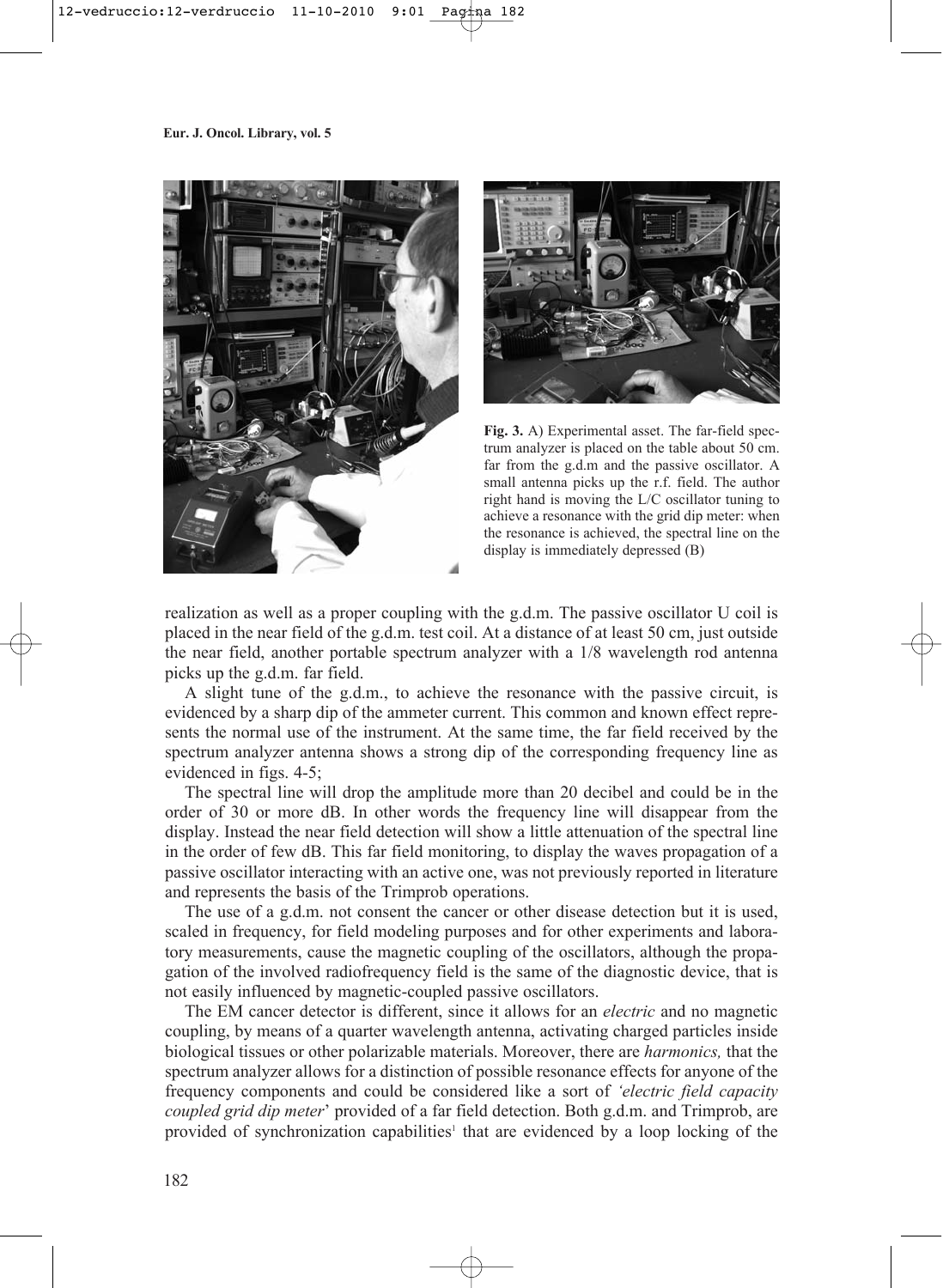**C. Vedruccio: Polarizability of normal and cancerous tissues, a radiofrequency NLRI**



**Fig. 4.** The g.d.m. oscillator line out of resonance at 152.5 MHz

**Fig. 5.** Frequency resonance interaction, the far field spectral line is depressed

active oscillator frequency respect the passive ones. Effect evidenced by the spectrum analyzer tracking capabilities that measures not only the amplitude, but also the precise frequency at the interaction resonance. It is astonishing observe the damping force opposite to frequency variations when the two oscillators are in their respective 'capture range'. To have diagnostic capabilities the irradiated radiofrequency by the probe has to be of few about ten milliwatt; or the interaction with the tissues will be no more evidenced cause excessive oscillator coupling and other saturation effects. A similar behavior is common with not well designed g.d.m., when these instruments are used to analyze the resonance of passive L/C oscillators, especially when the g.d.m. power is excessive. Instead, in the case of the Bioscanner, very low in level signals, in the order of microwatts could still interact with near the skin anomalies on 462 MHz, but a more sensitive spectrum analyzer is required, to display the far field. An experimental tunnel diode7 nonlinear oscillator probe was realized and laboratory tested by the author. This could represent a promising technology for a skin cancer like melanomas, detector, useful also for a low level e.m.f. interaction device with cells, in laboratory experiments. The lock-in characteristic is also evidenced by the immediate synchronization in frequency of a couple of 'Bioscanner' probes when such a non-linear oscillators are in their respective 'capture range', that is about one wavelength wide. Greatest distances are possible with the aids of corner reflectors to focusing both the probe fields. The spectral far field line amplitude, due to the phase synchronization of the oscillators, is greater than for a single oscillator.

#### **Opinions and implications**

The first experiments, carried out by the author in the early days of the Bioscanner invention and development, as well as several clinical trials during the last years, have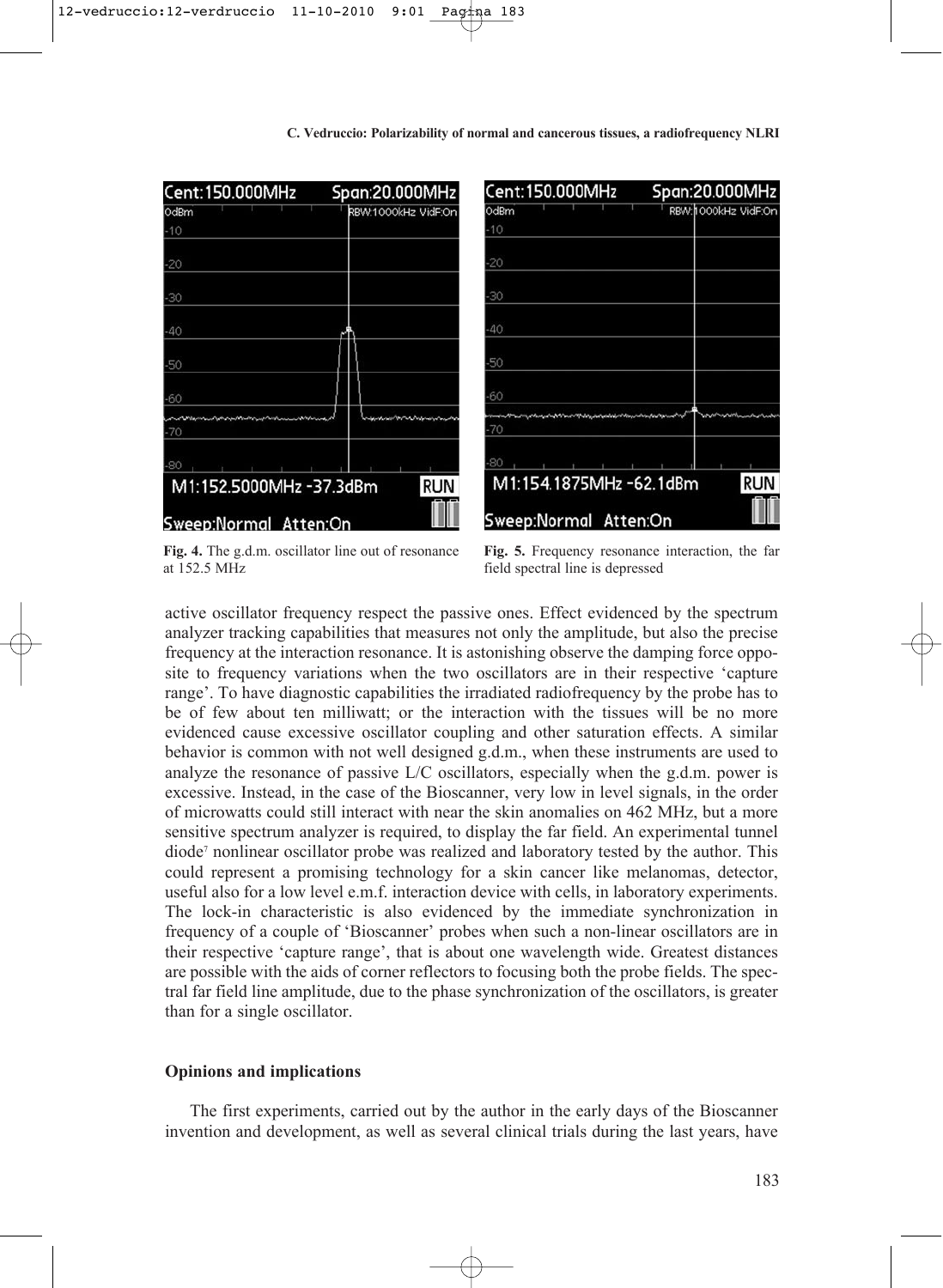scientifically validated the efficacy of the described low level e.m.f. cancer detector in several body organs like breast<sup>8</sup>, prostate<sup>9-11</sup>, bladder<sup>12, 13</sup>, stomach-duodenum<sup>14, 15</sup>, thyroid<sup>16, 17</sup>, colon-rectum<sup>18</sup>. The Trimprob clinical diagnostic accuracy as reported in Table 1, that resumes the above mentioned clinical studies<sup>19</sup>, spans several applications in the field of characterization of benign vs. malignant pathologies, prevention, screening capabilities and some other not disclosed here, possible applications.

In the last years was only possible to realize a not invasive diagnostic tool based on this technology, commercially named Trimprob, that was based on these researches, 'medical CE' certified, and quite diffused in Italy and abroad. The above mentioned results, still requires an important consideration: the cancer detection is possible, with the described device, only on the cited sharp frequency window centered on 462 MHz, no more than 8 MHz wide. Outside this range, the nonlinear resonance generator doesn't interact with the diseased tissues.

| <b>Table 1 - Trial Results Sinthesis</b>                                                                                     |          |           |          |          |          |  |  |
|------------------------------------------------------------------------------------------------------------------------------|----------|-----------|----------|----------|----------|--|--|
| Organ                                                                                                                        | Sens.    | Specific. | V.P.P.   | V.P.N.   | Accuracy |  |  |
| <b>Prostate</b><br>1 - Trials by dr. Bellorofonte (Milano);<br>European Urology (2005)                                       | 95       | 43        | 94       | 90       |          |  |  |
| 2 - Trials by prof. Tubaro (Roma);<br>Urology (2008)                                                                         |          |           |          |          |          |  |  |
| Solo Trimp.<br>Trimp+DRE                                                                                                     | 86<br>96 | 63<br>57  | 60<br>59 | 88<br>95 | 72<br>72 |  |  |
| <b>Bladder</b><br>Trials by dr. Leucci (Lecce);<br>Electromagnetic Biology and Medicine (2007)                               | 87,5     | 90,5      | 83,3     | 91,1     | 89,5     |  |  |
| <b>Breast</b><br>Trials by IEO-MI (dr. Paganelli-dr. De Cicco);<br>Tumori (2006)                                             | 84       | 75        |          | 80       | 72       |  |  |
| <b>Tyroid</b><br>Trials by Prof. Sacco;<br>Chirurgia Italiana (2007)                                                         | 100      | 100       |          |          | 100      |  |  |
| Stomach-duodenum<br>1 - Trials by dr. Mascia;<br>International Review of the Armed Forced<br>Medical Service (IRAFMS) (2005) | 93       | 93        | 95       | 92       |          |  |  |
| 2 - Trials by dr. Sacco;<br>Chirurgia Italiana (2007)                                                                        | 100      | 100       |          |          |          |  |  |
| <b>Rectum</b><br>Trials by prof. Leo, Dr. Vannelli<br>Istituto Nazionale dei Tumori (MI);                                    |          |           |          |          |          |  |  |
| Disease of Colon & Rectum (2009)                                                                                             | 94       | 85        | 86       | 93       | 89       |  |  |